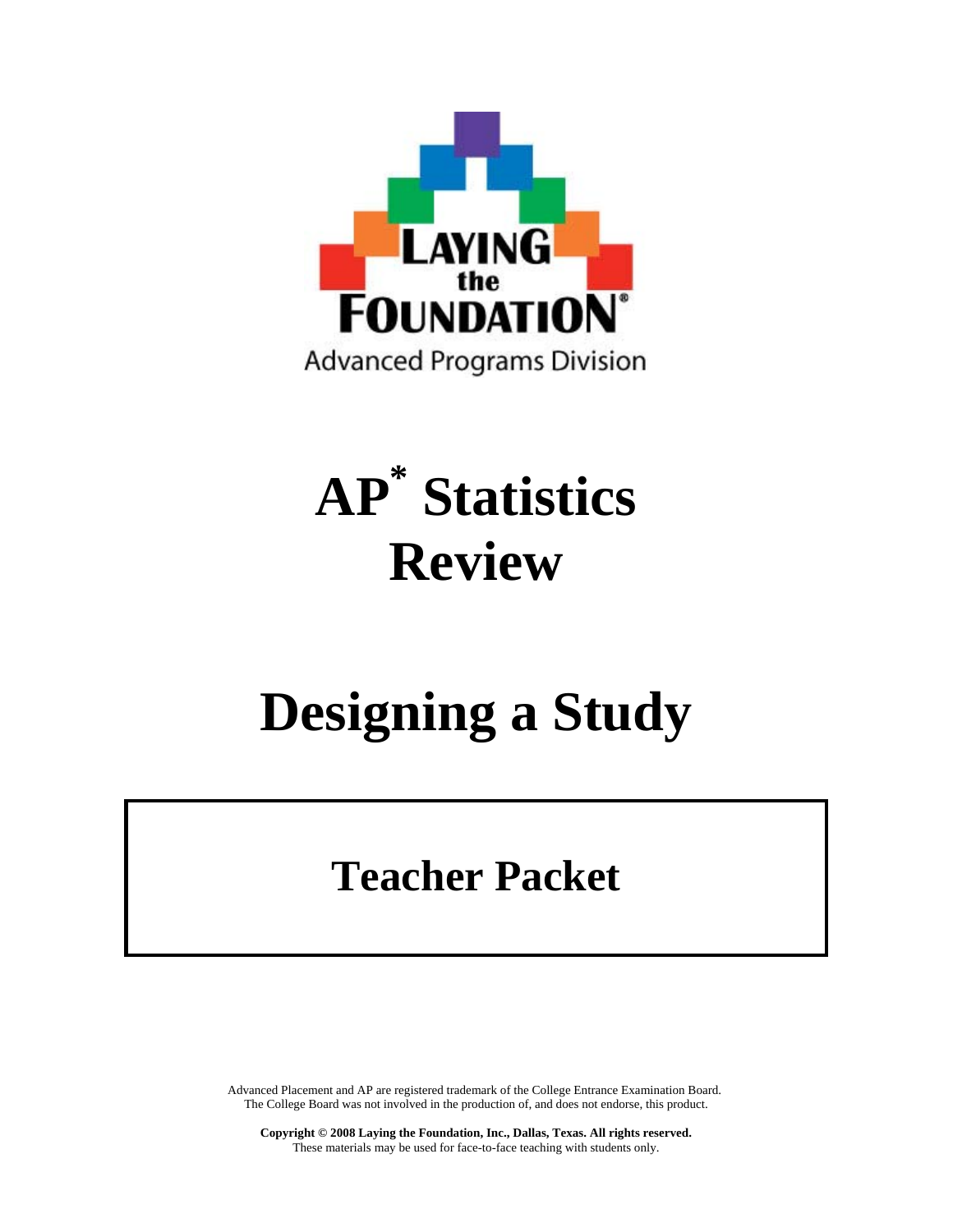

Page 1 of 18

#### *Population vs. Sample*

- The population is the entire group you would like to study or draw a conclusion about. Any numerical value that comes from the population is a parameter. Parameters are usually unknown. The study of an entire population is called a census.
- The sample is the part of the population that you take data from. Any numerical value that comes from a sample is called a statistic. The goal of this course is to use statistics to draw conclusions or make statements about (unknown) parameters.
- You should recognize which symbols represent parameters from the entire population and which represent statistics from the sample:

|                    | Parameter | <b>Statistic</b> |
|--------------------|-----------|------------------|
| Mean               |           |                  |
| Standard deviation |           |                  |
| Proportion         |           |                  |

#### *Two kinds of studies*

- In an observational study, people choose their own actions and scientists observe what they do. You cannot show a cause-and-effect relationship using an observational study.
- In an experiment, the scientist assigns treatments to subjects. A good experiment **controls** (or equalizes all the variables we are able to), **randomizes** the assignment of treatments to the subjects to hopefully equalize the variables we don't know about or cannot control, and **replicates** (uses a large sample size) to reduce variation.

#### *Bias*

- Bias is when a study systematically favors one outcome over another. It can occur when a certain group is over- or under-represented in your sample or when your measurement device affects the results. (For example, survey questions could be worded to encourage a certain answer, or a scale could be calibrated wrong so that everything weighs too much.)
- Bias changes the center (mean or median) of your distribution.
- Bias may not be done on purpose, but it should be avoided. There is no mathematical way to "fix" biased data. **Bad data leads to bad conclusions.**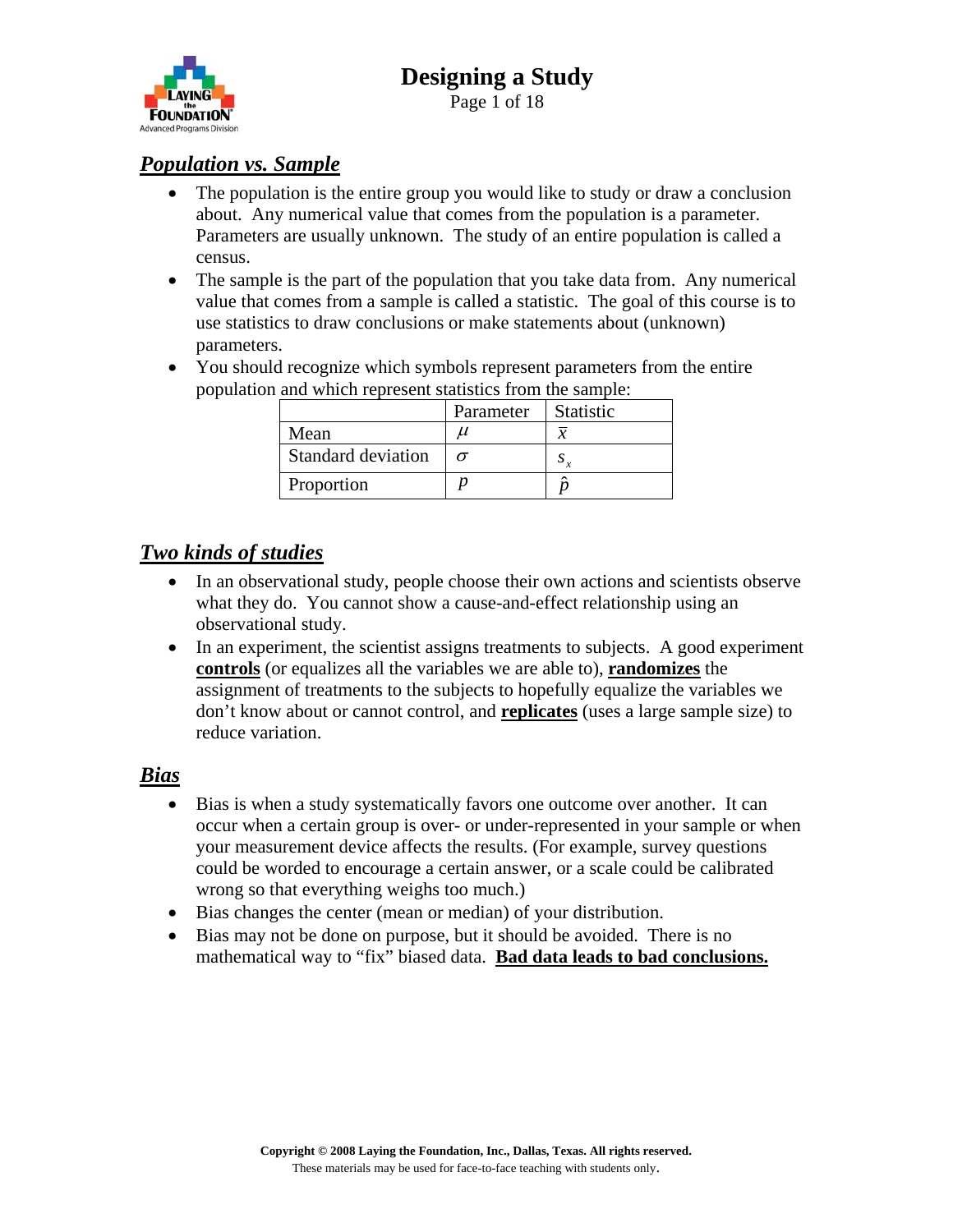

#### *Types of Bias*

- Voluntary response bias occurs when subjects voluntarily choose to be in the sample, and people usually volunteer only if they have strong opinions.
- Undercoverage occurs when some groups of people are ignored when the sample is being chosen. A survey sent by e-mail ignores people without computers.
- Non-response bias occurs when some subjects chosen for the sample do not answer. (Only people with a lot of time on their hands respond.)
- Response bias occurs when subjects give incorrect answers, either because they have forgotten details or they lie about embarrassing or illegal activities.

#### *Sampling Methods*

- A simple random sample (SRS) of size *n* gives every individual and every group of size *n* an equal chance of being chosen. To carry out an SRS of size *n* , number the list of possible subjects. Take numbers off the random number table. For each chosen number, write down the name of the corresponding subject. Ignore repeated subjects. Continue until you have a list of *n* different subjects. In this process, if you have 10 or fewer possible subjects, you can use single digit numbers (including 0). If you have 11 to 100 possible subjects, you can use double digit numbers (including 00). Note: If you must describe how to take a random sample but you do not have to actually carry out your plan with random digits, then you may "put all of your subjects in a bag." Say that you will write the name of each subject on an identical piece of paper, put the papers in a bag, shake it up, and draw out slips of paper until you have a sample of the desired size.
- Choose a stratified random sample if you want to be sure to have some subjects from each subgroup in your sample. Split into subgroups, then take an SRS out of each subgroup.

 Note: All subjects in the subgroup should be similar (homogeneous). For example, the subgroups could be freshmen, sophomores, juniors, and seniors. Then your sample would be sure to have students from each grade level.

• Use a cluster sample if you have many groups that are similar to each other. Randomly choose one or more groups to be the sample.

 Note: The subjects in the groups do not have to be alike (heterogeneous), but each group should be similar to every other group. For example, if each fourth grade class in an elementary school has students of all ability levels and all socioeconomic groups, then randomly choosing one class as a sample would give an accurate representation of the fourth grade as a whole.

• Convenience samples are chosen by walking around and asking whoever you run into. Not a good idea!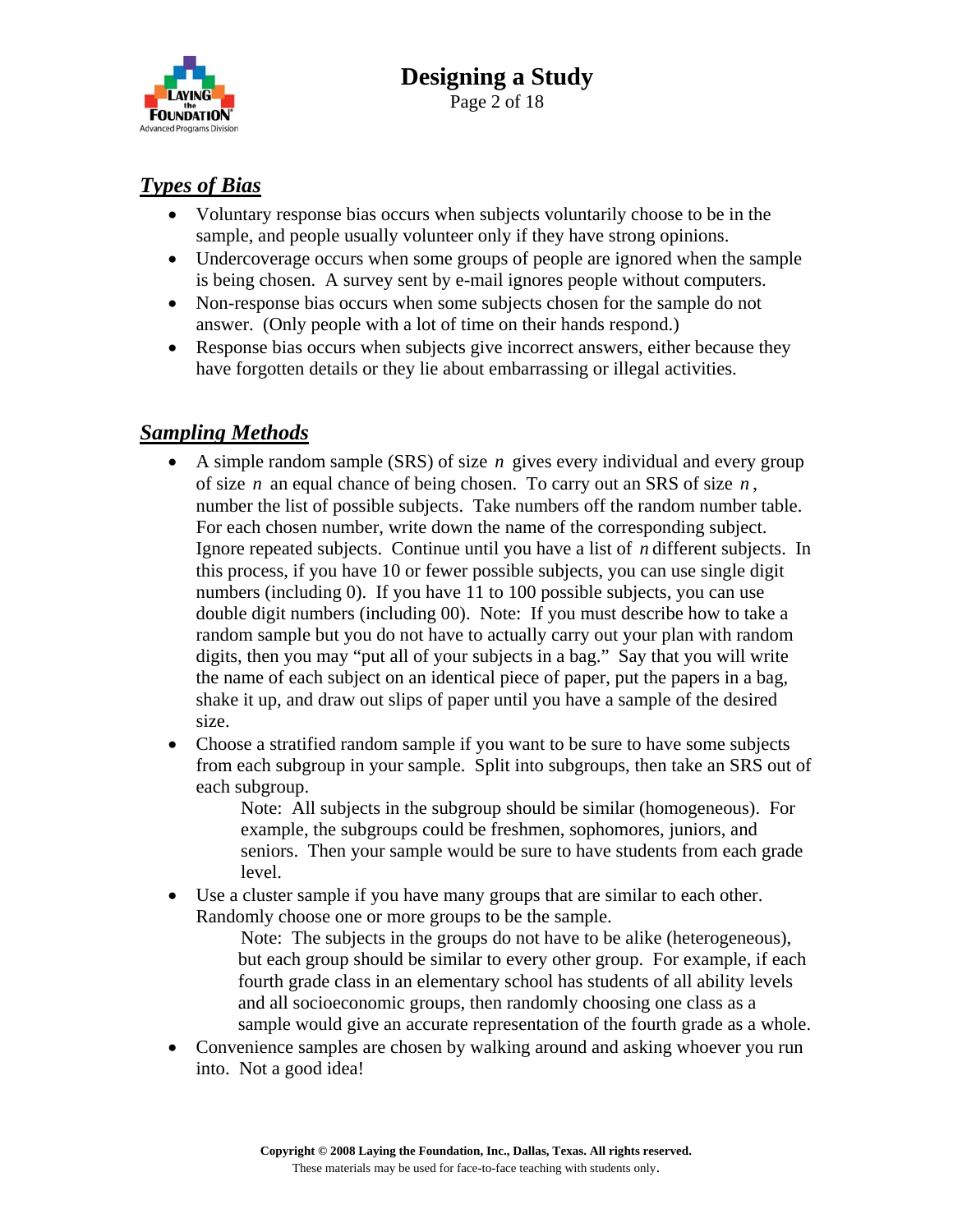

Page 3 of 18

• Systematic random sample: choosing every  $4<sup>th</sup>$  name off a list or every  $10<sup>th</sup>$ person through a door.

#### *Vocabulary for experiments*

Example: You want to know what combination of fertilizer brand and watering frequency results in the most growth for a wheat plant. You are interested in 3 brands (A, B, and C) of fertilizer and you plan to water either twice a week or four times a week.

- Explanatory variable: *x* variable (called the independent variable in science class)
- Response variable: *y* variable (called the dependent variable in science class)
- Experimental units: What you are experimenting on (wheat plants)
- Factors: the explanatory variables (here, fertilizer brand and watering frequency)
- Levels: the choices you have for each factor (fertilizer brand has three levels and watering frequency has two levels)
- Treatments: the combinations you will test (there will be six treatments, which we find by multiplying the three levels for fertilizer by the two levels for watering)
- Completely Randomized Design (CRD): take the list of experimental subjects, number them, use the random number table to assign them to treatment groups, run the experiment for a given amount of time, then compare the groups on the response variable

#### *Considerations in Experimental Design*

- A control group (which either gets no treatment or gets the old, established treatment) must be used for comparison. For example, if you are testing a treatment for a sprained ankle, you must have a group that gets no treatment because sprained ankles naturally get better over time. You need to show that the treatment group gets better **faster** than the control group.
- You want the treatment group and the control group to be as equal as possible, so that the only difference between the groups is the treatment itself. A placebo, or fake treatment, is used to equalize psychological effects between the groups.
- In a blind experiment, the subjects do not know if they are getting the treatment or the placebo. In a double blind experiment, the person handing out the treatments or the person evaluating the results also doesn't know which subjects are in which group. This is to equalize psychological effects.
- At the end of an experiment, if you can say that the difference between the groups could be due to variables A or B, then A and B are confounded variables. For example, suppose a group of boys was taught to read with Method 1 and a group of girls was taught with Method 2. If one group has higher reading scores, you cannot tell if it is due to the difference in gender or the difference in teaching method. Gender and teaching method are confounded.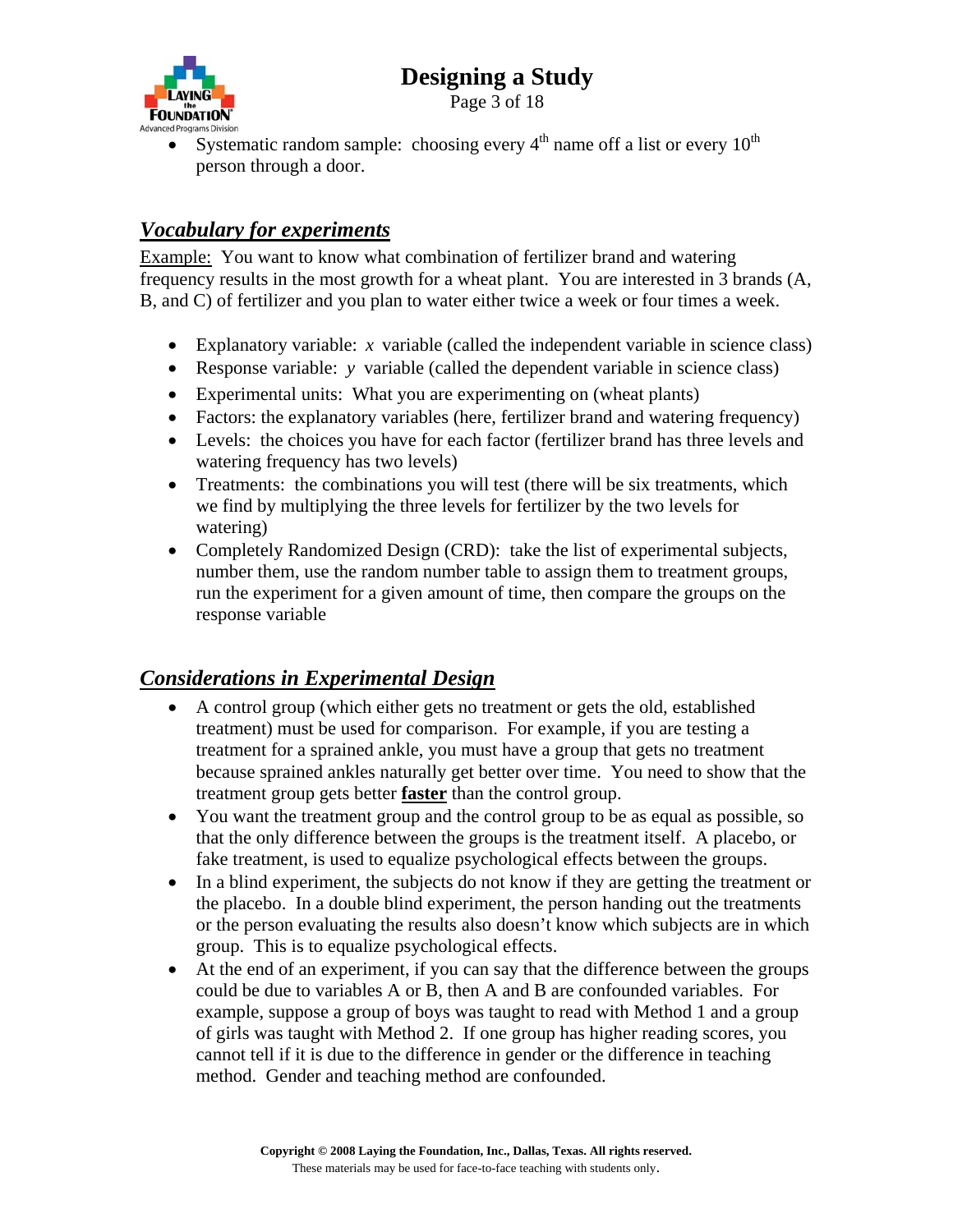

Page 4 of 18

- If your subjects have differences that could affect the response variable, you need to make sure the control group and the treatment group are as equal as possible by using blocking. For example, block design is necessary if you have 50 female and 20 male volunteers to use in a medication study, and you think that the medication might affect men and women differently. Form blocks by gender by putting the 50 females on one list and the 20 males on another. Randomly choose 25 females and 10 males to be in the treatment group. The remaining 25 females and 10 males will be the control group. Since both groups have the same gender makeup, any difference between the groups can be attributed to the medicine, not to gender differences.
- A matched pair design is a special case of block design in which each block consists of only 2 subjects. Match up the subjects so that they are as similar as possible, and then randomly choose one from each pair to be in the treatment group and the other to be in the control group.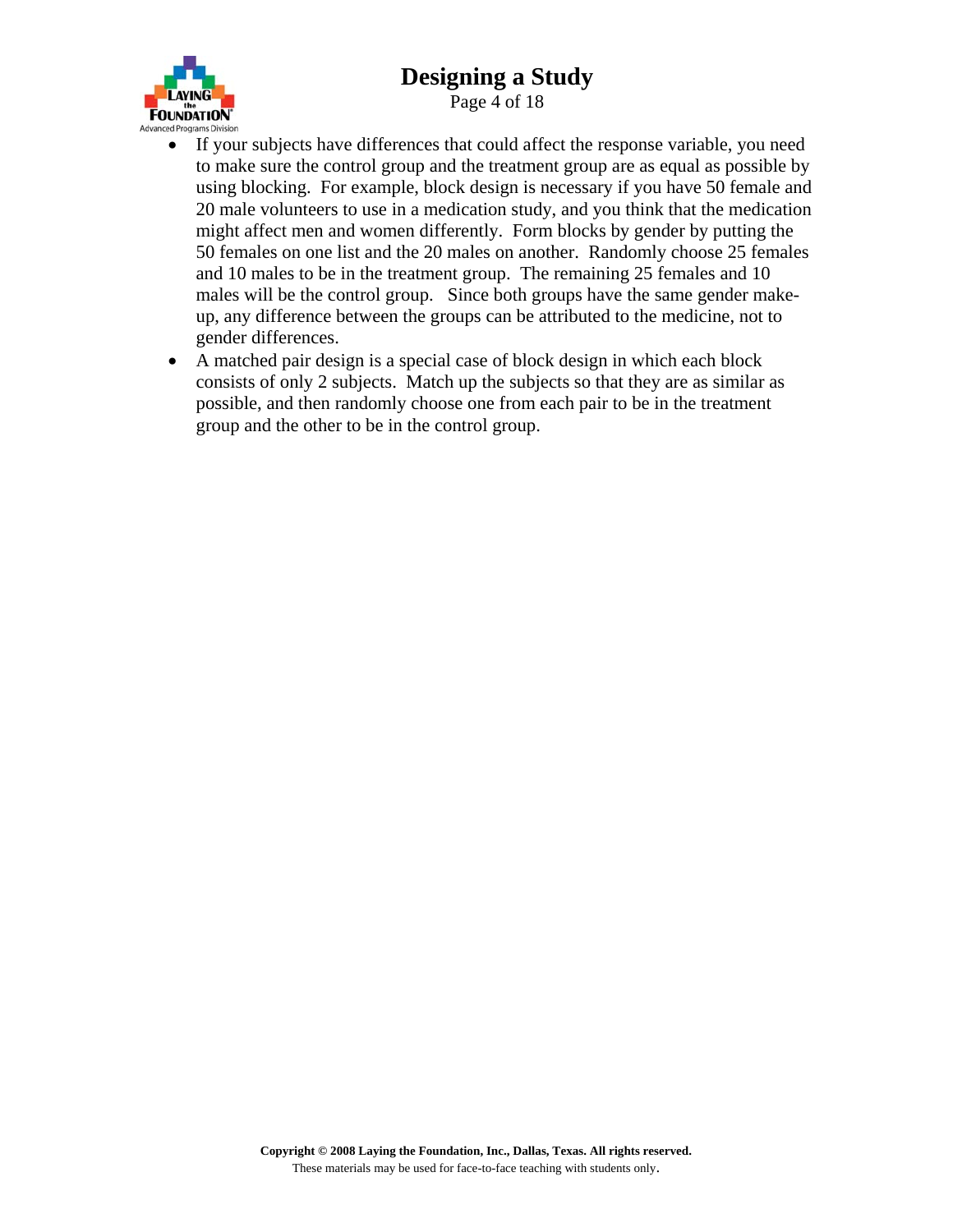

#### *Multiple Choice Questions on Designing a Study*

1. A human resources director of a large company is interested in how often employees use their computers during breaks. She watches a selected group of employees at their desks during the break times. This study would best be described as

- (A) a census
- (B) a survey
- (C) an observational study
- (D) an experiment
- (E) a sample

2. A company wants to compare two washing detergents (Brands A and B) to see which best keeps colors from fading. Twenty new, identical red t-shirts will be used in the trials. Ten t-shirts are washed 15 times with Brand A in warm water. The other 10 t-shirts are washed with Brand B in cold water. The amount of fading is rated on a 0 to 100 scale, and the mean for the t-shirts washed in Brand A is compared to the mean for the others. Is this a good experimental design?

- (A) No, because the means are not the proper statistics for comparison.
- (B) No, because more than two brands of detergent should be used.
- (C) No, because more temperatures of water should be used.
- (D) No, because water temperature is confounded with brand of detergent.
- (E) Yes.

3. The state would like to evaluate the usefulness of a program to randomly test high school athletes for steroid use. Initially, a state agency will test athletes in all 20 schools in Fort Worth, randomly selecting 3 athletes from each school. Is this a simple random sample of student athletes in Fort Worth?

- (A) Yes, because athletes will be chosen at random.
- (B) Yes, because each athlete is equally likely to be chosen.
- (C) Yes, because stratified sampling is a special case of simple random sampling
- (D) No, because not all possible groups of 60 athletes could be in the sample.
- (E) No, because a random sample of Ft. Worth schools is not chosen.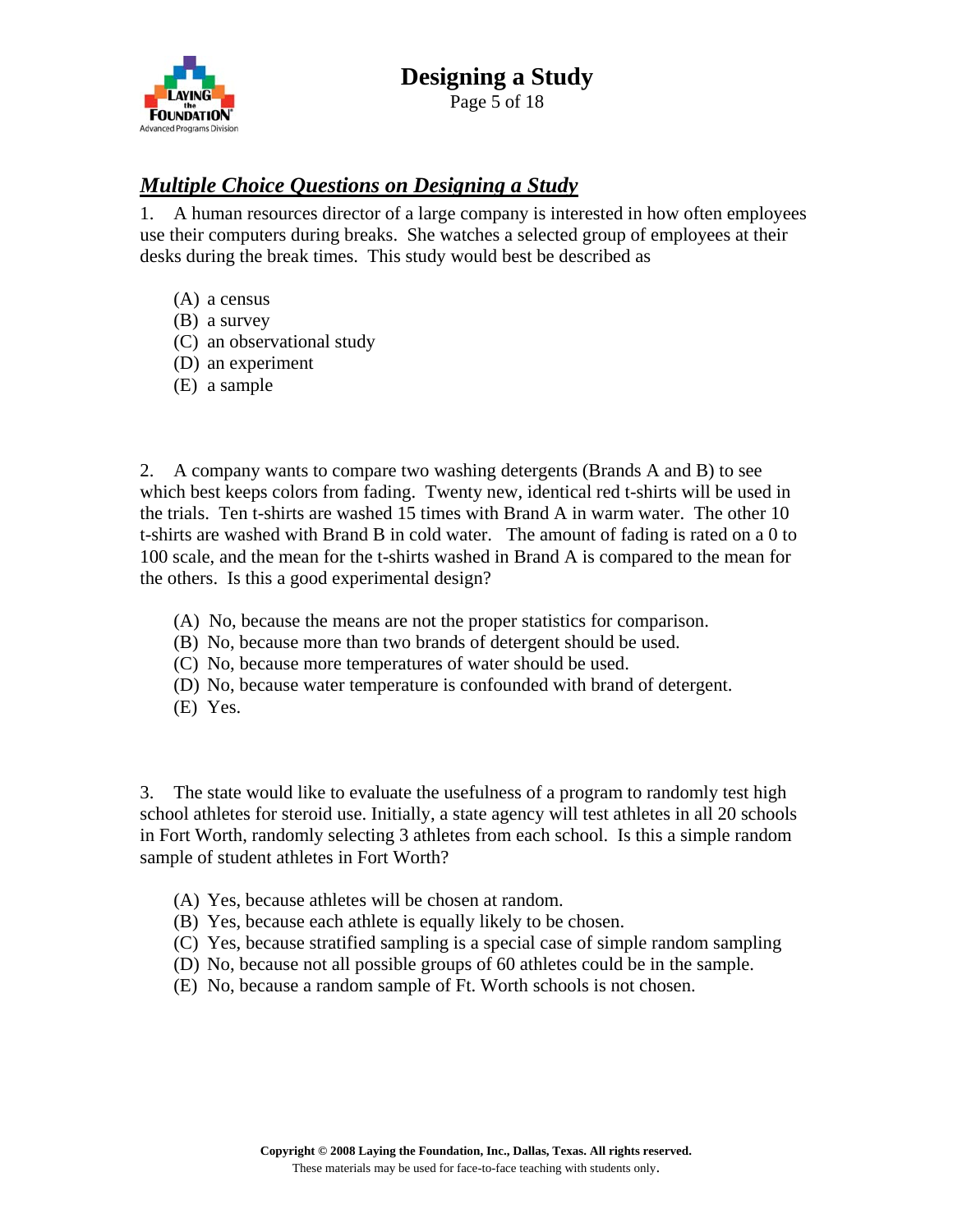

- 4. Which of the following sample designs does **NOT** contain a source of bias?
	- (A) A legislator wishes to know how his district feels about a particular issue. As a result, his office e-mails a long, detailed survey about the issue to a random sample of adults in his district.
	- (B) A polling organization uses the telephone directory to randomly select adults for a telephone survey to obtain opinions on the current president.
	- (C) All 250 students at a review session are given numbered tickets. Five numbers are chosen randomly, and the individuals with the winning ticket numbers each win a \$10 gift card.
	- (D) A news show asks viewers to call a toll-free number to express their opinions about their choice for president.
	- (E) A teacher asks high school students how often they drink alcohol.

5. A college counselor would like to select a simple random sample of all the 525 students in the college. She uses the numbers from 001 to 525 to number the students in a college database and then uses a random number table to choose her sample of 30. What numbers correspond to the first 5 students chosen?

06385 61327 51790 63618 23145 46124 20031

 (A) 06 38 56 13 24 (B) 63 85 61 32 45 (C) 063 132 517 361 145 (D) 063 132 182 314 124 (E) 063 327 361 145 242

6. Twenty men and 20 women with migraine headaches were subjects in an experiment to determine the effectiveness of a new pain medication. Ten of the 20 men and 10 of the 20 women were chosen at random to receive the new drug. The remaining 10 men and 10 women received a placebo. The decrease in pain was measured for each subject. The design of this experiment is

- (A) completely randomized with one factor, gender
- (B) completely randomized with one factor, drug
- (C) randomized block, blocked by drug and gender
- (D) randomized block, blocked by gender
- (E) randomized block, blocked by drug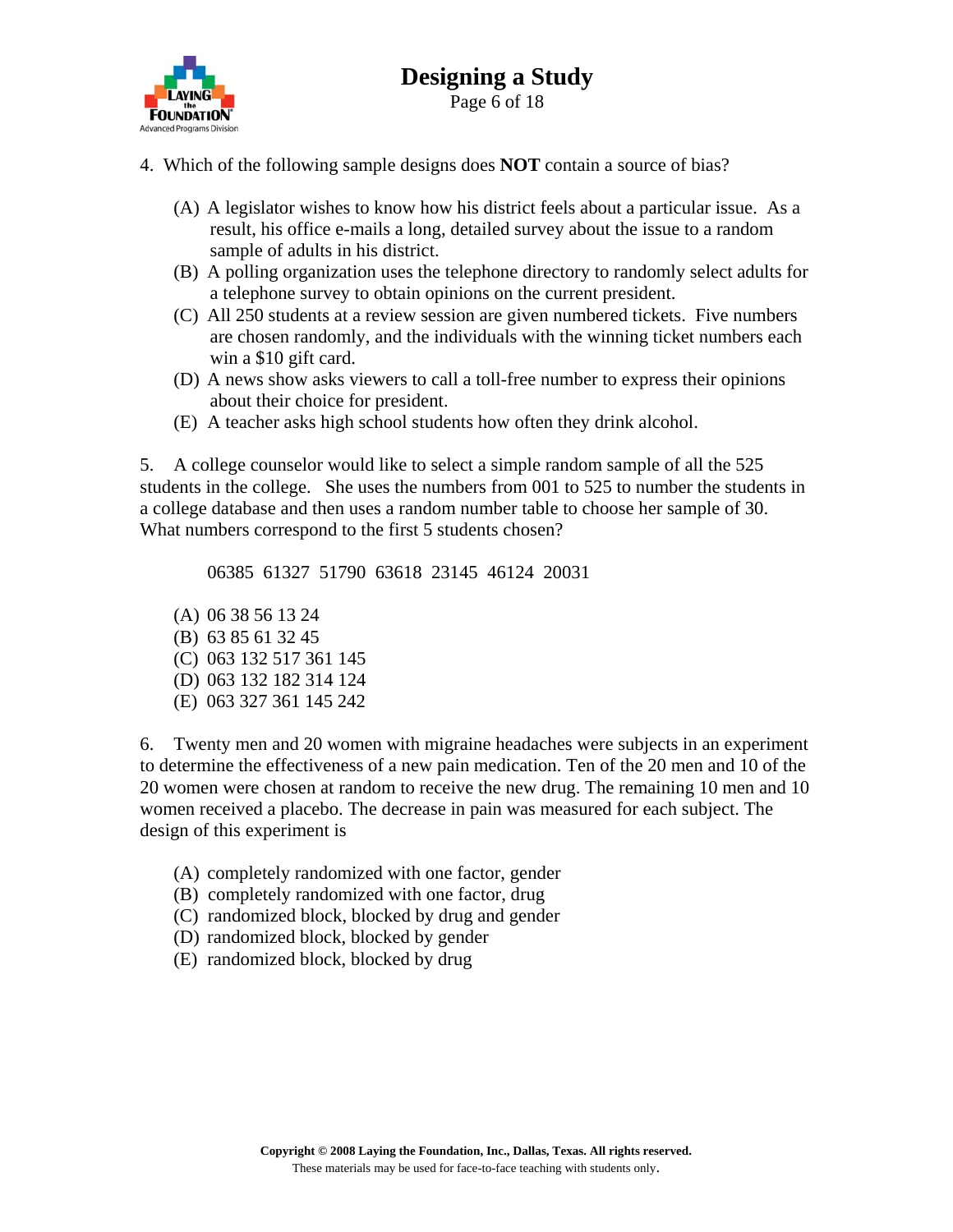# **FOUNDATION Advanced Programs Divisio**

# **Designing a Study**

Page 7 of 18

7. A student organization wants to assess the attitudes of students toward a proposed change in the hours the library is open. They randomly select 50 freshmen, 50 sophomores, 50 juniors, and 50 seniors to survey. This situation is described as

- (A) a stratified random sample
- (B) a simple random sample
- (C) a convenience sample
- (D) a systematic random sample
- (E) an observational study

8. A group of 420 college students are enrolled in a blind taste test. The school's food service wants to see if they can improve the taste of their lattes. They decide to try two types of coffee beans (Arabica and Robusta); three types of syrup (vanilla, hazelnut, and mocha); and two types of milk (soy and low fat). The best combination of ingredients is sought. The latte experiment will have

- (A) 2 factors, 7 levels, and 420 treatments
- (B) 2 factors, 3 levels, and 12 treatments
- (C) 3 factors, 7 levels, and 420 treatments
- (D) 3 factors, 12 levels, and 420 treatments
- (E) 3 factors, 7 levels, and 12 treatments
- 9. The primary reason for using blocking when designing an experiment is to reduce
	- (A) variation
	- (B) the need for randomization
	- (C) bias
	- (D) confounding
	- (E) the sensitivity of the experiment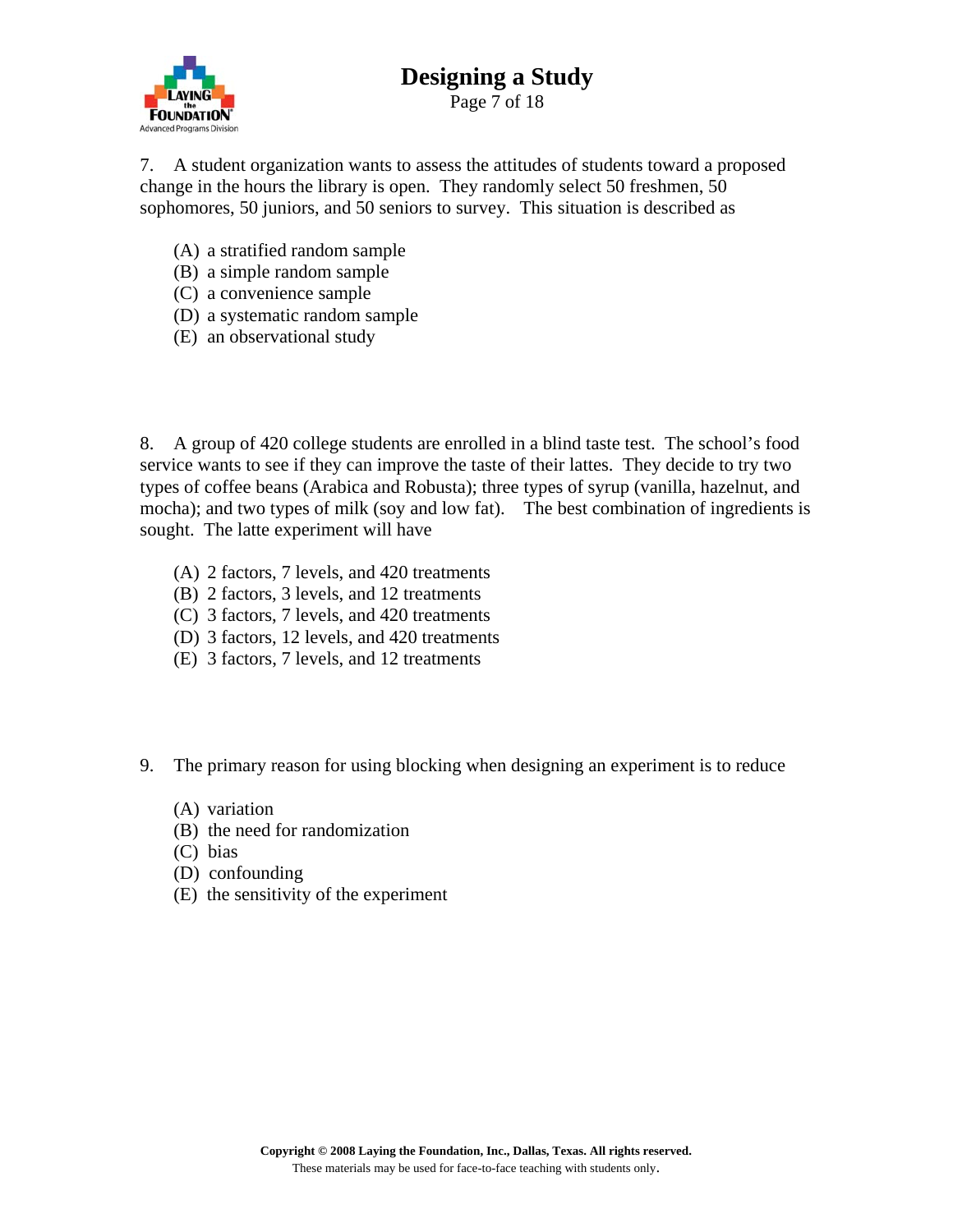

Page 8 of 18

10. The head of the admissions office at a small college wants to understand why minority students who visit her school do not eventually enroll. The college holds a preview weekend for students who have been admitted. Two months later, after the students have decided while college to attend, a survey is sent out to all minority students who attended the weekend visit but who did not choose to attend this college. About a third of them returned the survey, with 48% of those indicating that they received a larger scholarship offer elsewhere. Which is true?

- I. The population of interest is all potential college students.
- II. This survey design suffered from non-response bias.
- III. Because it comes from a sample, 48% is a parameter, not a statistic.
	- $(A)$  I only
	- (B) II only
	- (C) I and II only
	- (D) II and III only
	- (E) I, II, and III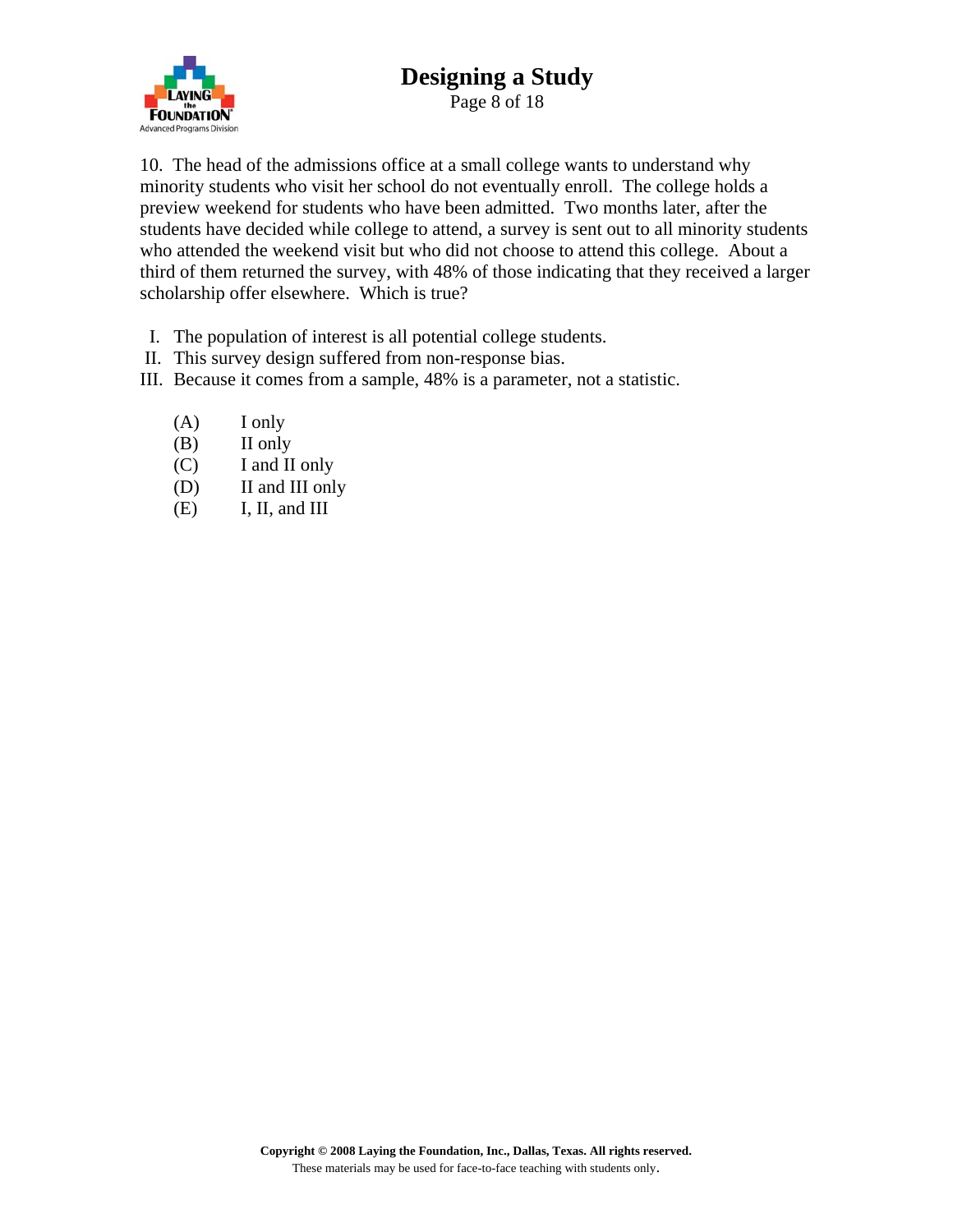

Page 9 of 18

#### *Free Response Questions on Designing a Study*

1. A veterinary school would like to test a food supplement that is meant to increase joint flexibility in dogs. Dogs lose flexibility as they age, with many older dogs (ages 8 and above) exhibiting joint problems. In addition, the joints of larger breeds of dogs are subject to more stress, so joint problems appear more frequently and more severely in larger dogs.

 Twelve dogs have been volunteered for this study by their owners. They have been categorized by age and size, where small breeds are under 35 pounds, medium breeds are 35 to 70 pounds, and large breeds are over 71 pounds. Owners will administer the food supplement to the six dogs chosen for the treatment group, while the other six dogs will be given a placebo by their owners. Before the study, the owners will complete a questionnaire about their dog's comfort and activity level. They will answer the same questions after three months of treatment, and the results will be compared.

| Dog    | Age            | <b>Breed Size</b> |
|--------|----------------|-------------------|
| number |                |                   |
|        | 9              | Large             |
| 2      | 6              | Small             |
| 3      | 3              | Large             |
| 4      | 5              | Large             |
| 5      | 4              | Small             |
| 6      | 6              | Medium            |
|        | 5              | Large             |
| 8      | 10             | Medium            |
| 9      | 11             | Large             |
| 10     | $\overline{2}$ | Large             |
| 11     | 9              | Medium            |
| 12     | 5              | Medium            |

a) A matched-pairs block design will be used for this study. Using the dog numbers, tell which dogs will be in each of the six blocks **and** describe the criteria used to form the blocks.

b) Describe how the dogs will be assigned to the treatment or control group.

c) Describe why a placebo is necessary in this study.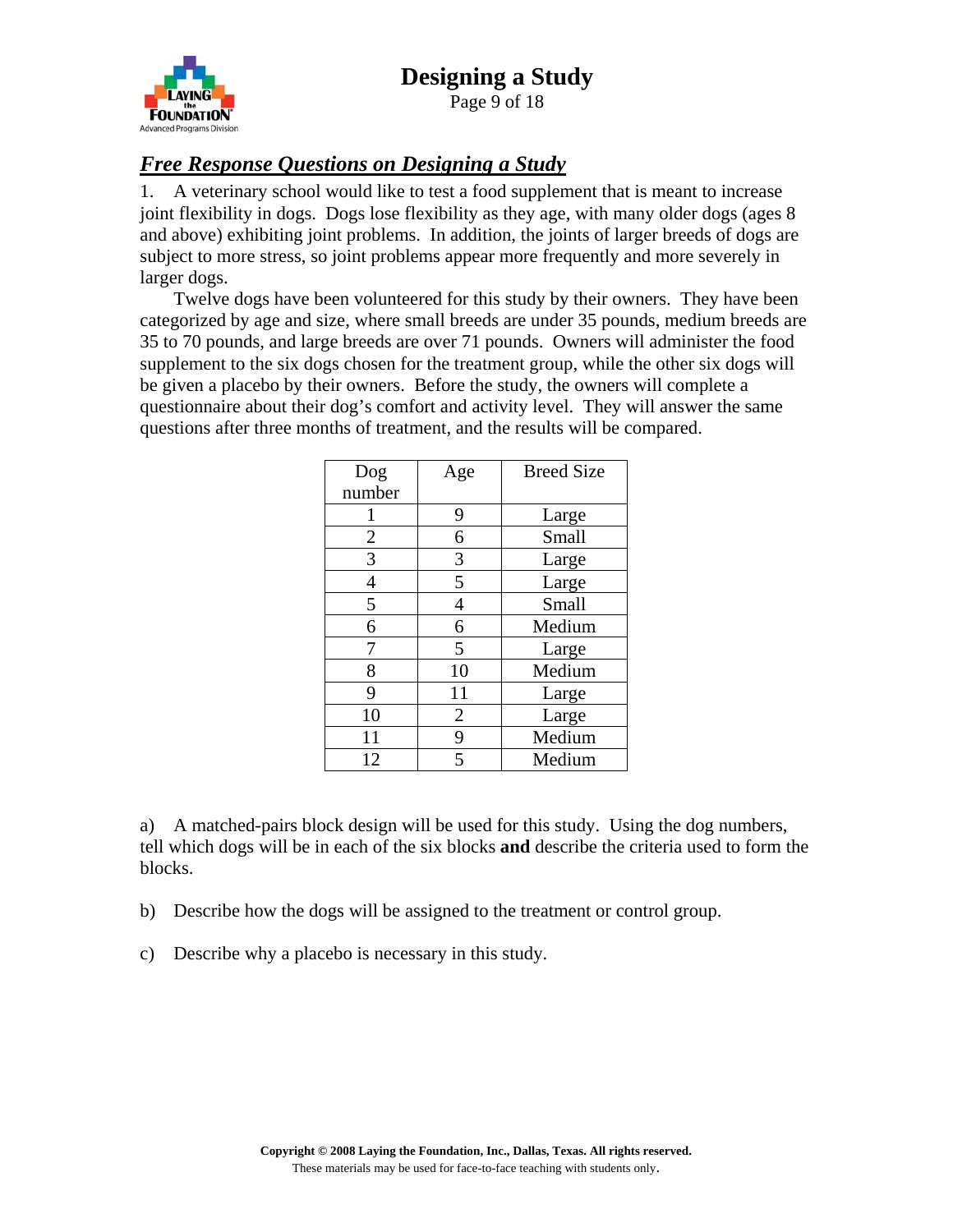

Page 10 of 18

2. A new type of soy-based baby formula has been developed to help babies who have trouble gaining weight in their first six months of life. The parents of 150 babies have volunteered their children to participate in this study. All of the babies are between 8 and 9 weeks of age (a time when they should be growing very rapidly) and have been identified by their doctors as gaining weight more slowly than normal.

 The babies will be weighed before the study begins. Half of them will be given the new formula and the other half will be given the type of formula that is currently recommended for slowly growing babies. After three months, all the babies will be weighed again.

a) Describe an appropriate method for assigning the subjects to the two groups so that each group will have an equal number of subjects.

b) In this study, the researchers chose to include a group who used the currently recommended brand of formula. Why is it important to include a control group in this study even though weights will be measured at the beginning and at the end of the study?

c) Many babies continue to drink formula until they are 12 to 15 months of age. Why would the researchers choose to use only babies who are about 2 months old (about 8 to 9 weeks old) in the study?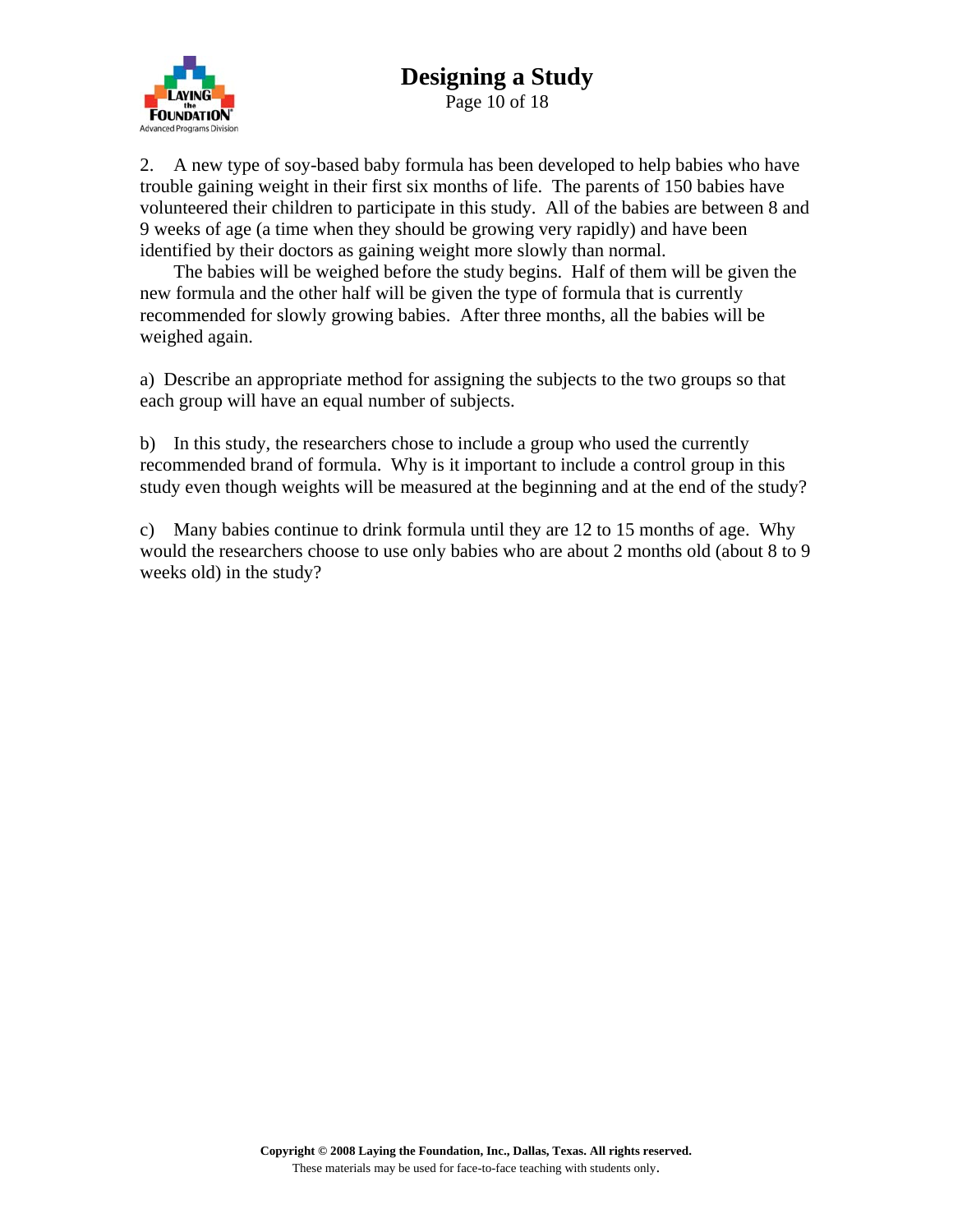

Page 11 of 18

3. At a certain neighborhood public library, the librarian was interested in finding out if the users of the library would like more children's activities to be scheduled. Based on her conversations with parents, she believed that many library users put a high priority on children's activities. She decided to do a survey to estimate the proportion of adult library users who would like the number of children's activities to be increased. During month of July, the librarian asked the first twenty adults entering the library each morning to answer the following question:

Many library users think that more children's activities should be provided at this library. Do you think that the number of children's activities should be increased, even though this would take away resources for other programs such as adult education or public internet access?

Yes No No No opinion

(a) This survey used a convenience sample. In this situation, explain how bias may have been introduced based on the way this convenience sample was selected and suggest how the sample could have been selected differently to avoid that bias.

(b) In this situation, explain how bias may have been introduced based on the way the question was worded and suggest how it could have been worded differently to avoid that bias.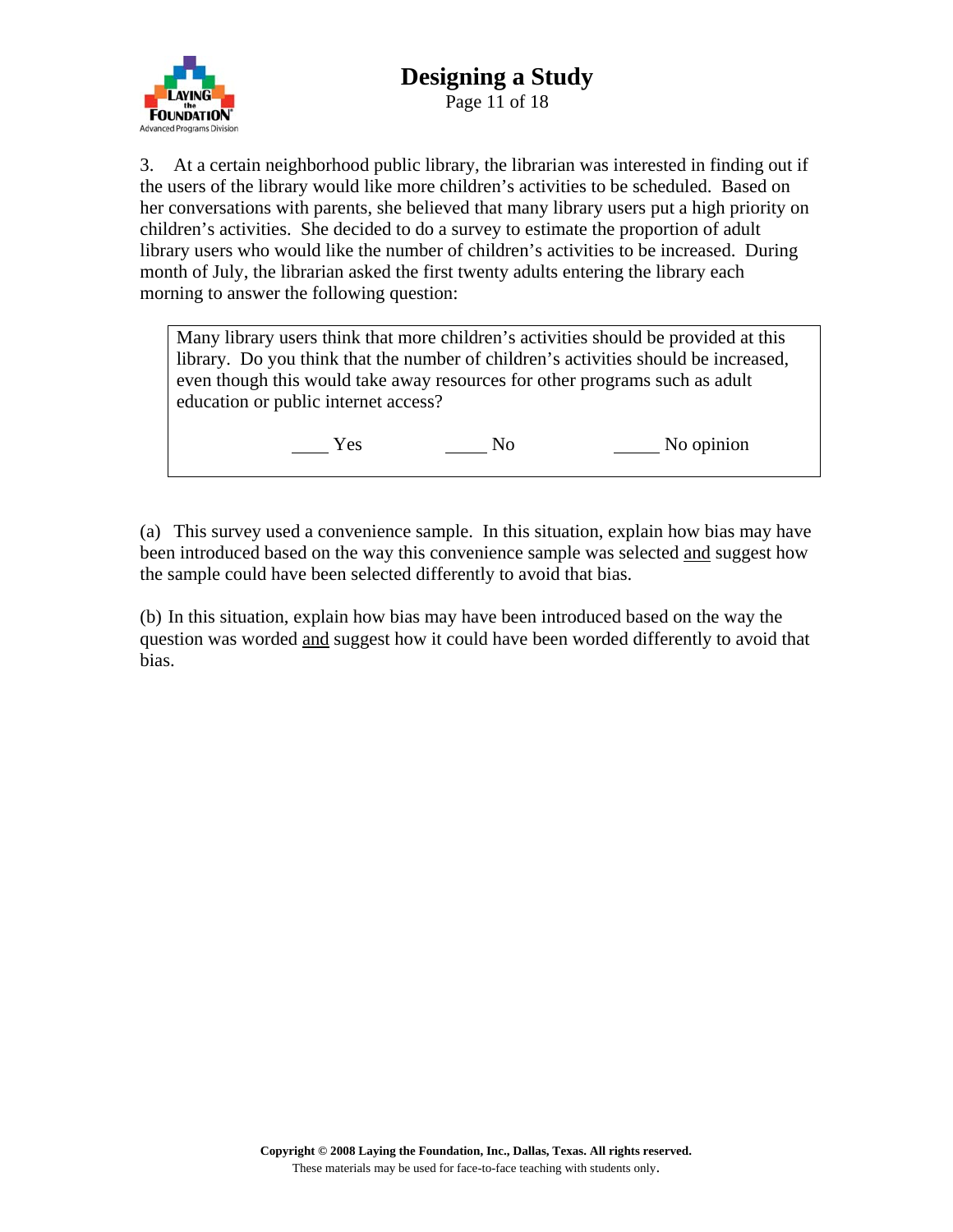

*Key to Designing a Study Multiple Choice*

- 1. C The workers themselves choose to use their computers or not, so this is an observational study.
- 2. D The difference in fading could be due to either detergent brand or water temperature, so this is an example of confounding.
- 3. D This is stratified, not simple.
- 4. C Distractors: A is undercoverage and non-response bias; B is undercoverage; D is voluntary response bias; E is response bias
- 5. D Use three digit numbers, and ignore numbers over 525.
- 6. D This is not a completely randomized design because the treatment group was not chosen randomly from a list of all 40 volunteers. Since the treatment group was chosen randomly from 2 separate lists (males and females), this study is blocked by gender.
- 7. A Since students are chosen from each group, this is a stratified random sample.
- 8. E Three factors (coffee, syrup, milk), 7 levels (2 choices of coffee, 3 choices of syrup, 2 choices of milk), and  $2 \times 3 \times 2 = 12$  combinations
- 9. A Blocking groups together subjects that are similar and thus reduces variability that is attributable to the differences between the blocks.
- 10. B I is not true because the population of interest is minority students who have visited this college. II is true because only a third of the students returned the survey. III is false; 48% is a statistic because it comes from a sample.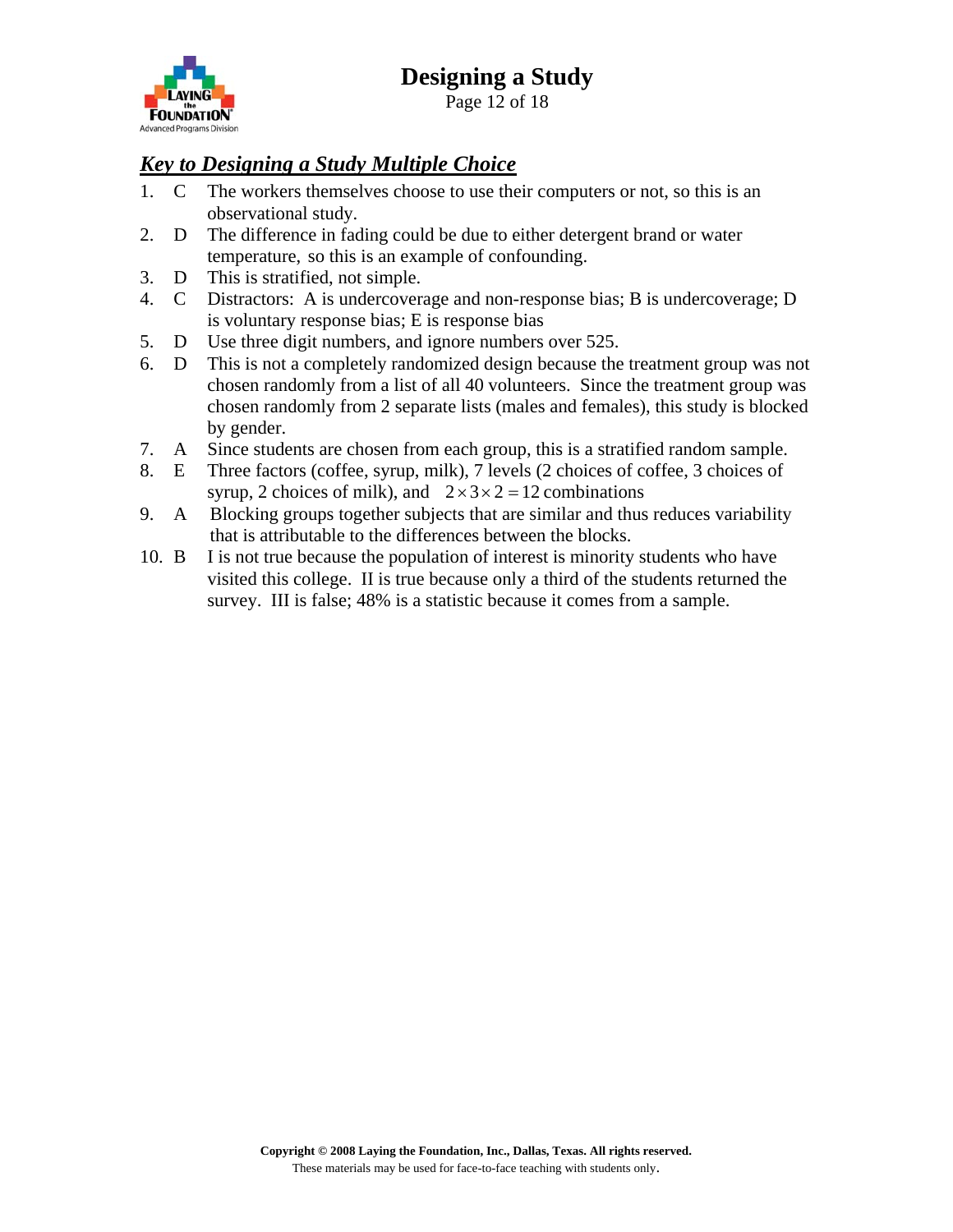



Page 13 of 18

#### *Rubric for Designing a Study Free Response*

1. **Solution**

#### **Part (a):**

The blocks (by number) are

| (small, younger)     |
|----------------------|
| (medium, younger)    |
| (medium, older)      |
| (large, quite young) |
| (large, young)       |
| (large, older)       |
|                      |

Note: students must describe the blocks by number. They do not have to add the descriptions in parentheses.

Dogs of *similar* size and age were assigned to the same block.

#### **Part (b):**

One dog from each block must be randomly assigned to the treatment group, and the other dog must go to the control group. A process must be described clearly enough that another person could carry it out. For example: a coin is tossed for each block. If it is heads, the lower-numbered dog goes to the treatment group and the higher-numbered dog goes to the control group. If it is tails, do the reverse. Or put the names of the two dogs in each block on slips of paper in a bag. Draw out one name. That dog goes to the treatment group and the other dog in the block goes to the control group. Repeat for each block.

#### **Part (c):**

Since the owners are the ones evaluating the results of the study, it is important that they not know if their dogs are getting the supplement or not. The use of a placebo allows the study to be blind. This prevents an owner from answering the questions differently or from changing other variables (such as the amount of exercise they give their dogs) that could affect the results of the study based on their knowledge of which group their dog is in.

#### **Scoring**

Parts (a) and (b) can be essentially correct (E), partially correct (P), or incorrect (I). Part (c) can be essentially correct (E) or incorrect (I).

- Part (a) is correct if the student correctly identifies the blocks **and** describes how blocks were assigned.
- Part (a) is partially correct if the student does one of the two tasks above.
- Part (a) is incorrect if the student does neither.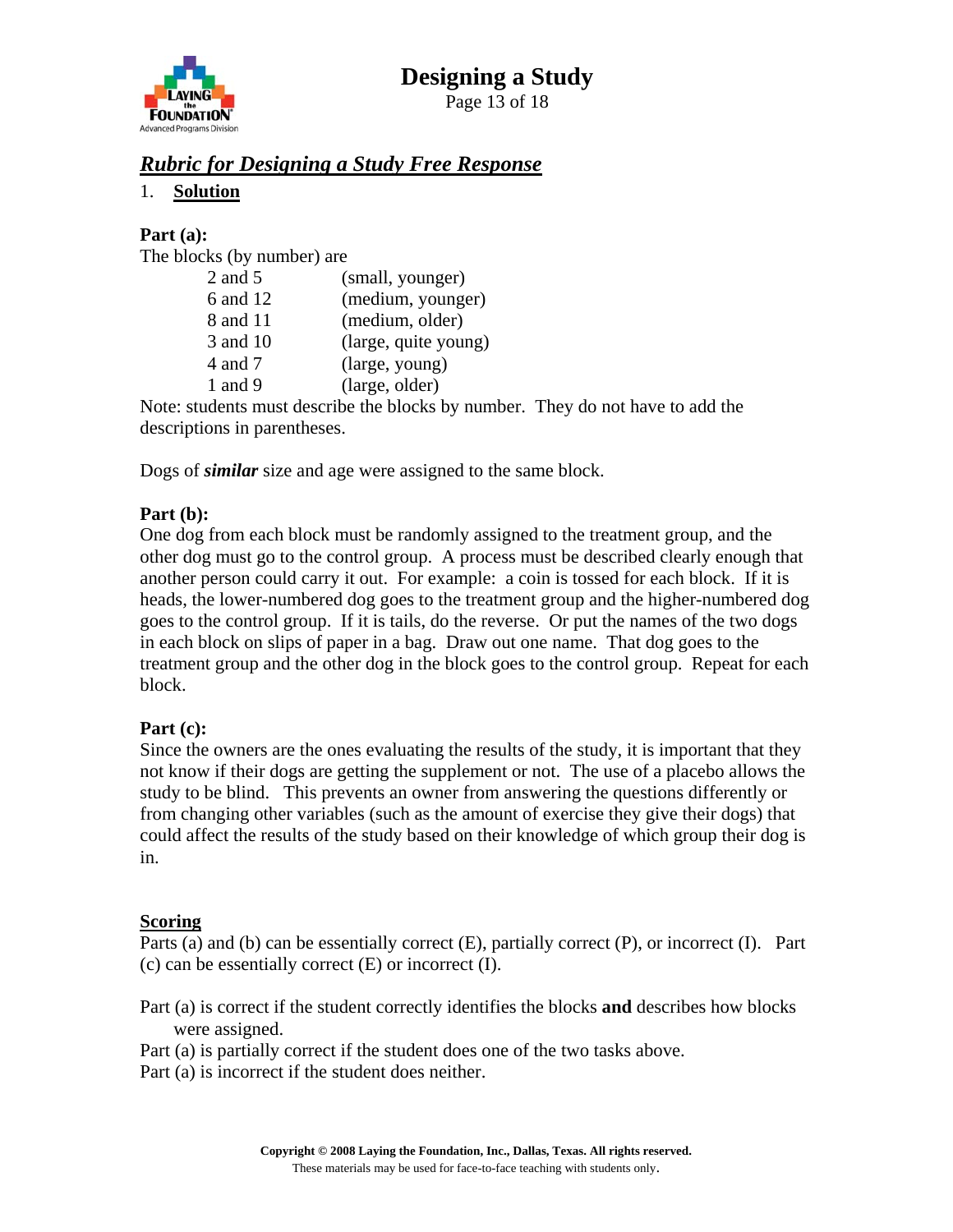

Page 14 of 18

- Part (b) is correct if the method assigns one dog from each block to the control group and one to the treatment group **and** describes a clear method that results in a random assignment.
- Part (b) is partially correct if the process assigns one dog from each block to the treatment group but the process is not random, or a random process is used but it does not necessarily assign one dog from each block to the treatment group, or if the random process is not described clearly enough for someone else to follow it.

Part (c) is correct if the student identifies the placebo as needed to make the study blind or to equalize psychological effects or knowledge in the owners.

#### **4 Complete Response**

All parts essentially correct.

#### **3 Substantial Response**

Two parts essentially correct and one part partially correct

#### **2 Developing Response**

Two parts essentially correct and no parts partially correct

#### OR

One part essentially correct and two parts partially correct

#### **1 Minimal Response**

One part essentially correct and either zero or one part partially correct

OR

No parts essentially correct and two parts partially correct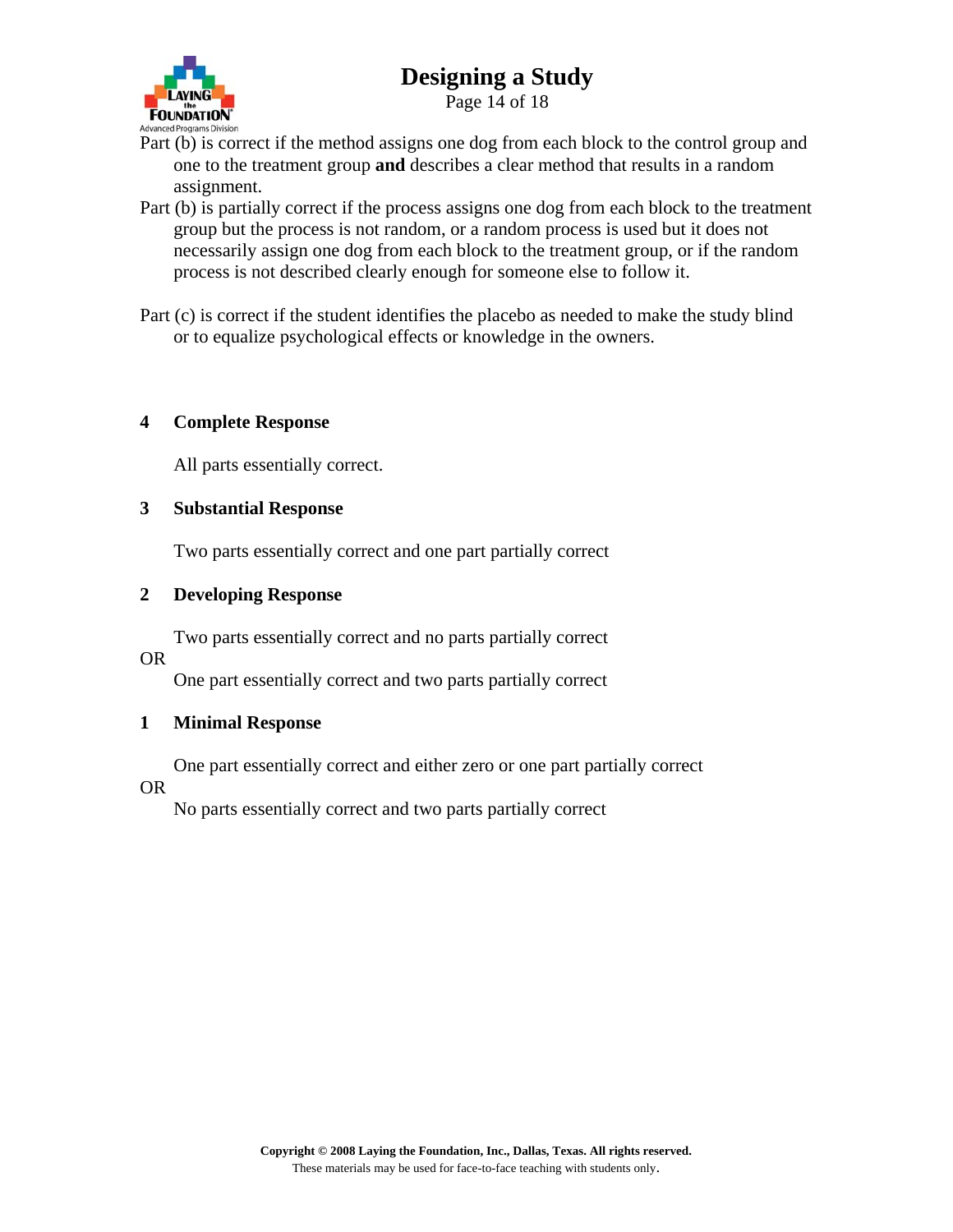

#### **Part (a):**

The student must clearly describe a random process that will choose 75 babies for the treatment group and 75 for the control group. For example, put the names of all of the volunteers on identical slips of paper, put them in a bag, shake them up, and pull out 75 slips. Those babies form the treatment group. The remaining 75 are the control group.

#### OR

Number a list of volunteers from 001 to 150. Look at three-digit numbers from a random number table. The first 75 non-repeated numbers between 001 and 150 will be the treatment group. The remaining volunteers will be the control group.

#### OR

Flip a coin for each participant. If it is heads, put that baby in the treatment group. Other wise, put the baby in the control group. Continue flipping coins until 75 babies have been chosen for the treatment group. The remaining babies will go in the control group.

#### **Part (b):**

All babies should gain some weight in a three month period beginning at the age of 8 to 9 weeks old. We must have a control group for comparison purposes so we can see if the treatment group gained *more* weight than the control group. Students may identify some other variable leading to weight gain (other than the natural weight gain as the babies get older), but they do not have to identify any other variable.

#### **Part (c):**

The babies chosen for the study are all about the same age in order to reduce variation. Babies of different ages are expected to grow at different rates, so choosing babies of the same approximate age helps insure that the groups are similar in growth rate, eliminating age as a confounding variable and allowing more direct comparison between the groups.

#### **Scoring**

Parts (a) and (b) can be essentially correct (E), partially correct (P), or incorrect (I). Part (c) can be essentially correct (E) or incorrect (I).

Part (a) is essentially correct if the student describes a method that is based on random assignment and that will result in 75 babies in each group.

Part (a) is partially correct if the student

- describes a random method that will not result in 75 babies in each group, or
- attempts to describe a method that will assign 75 babies to each group, but the explanation of random assignment is unclear or incomplete.
- Part (a) is incorrect if the method described is not random or if the student refers to "random assignment" without describing a method of assignment.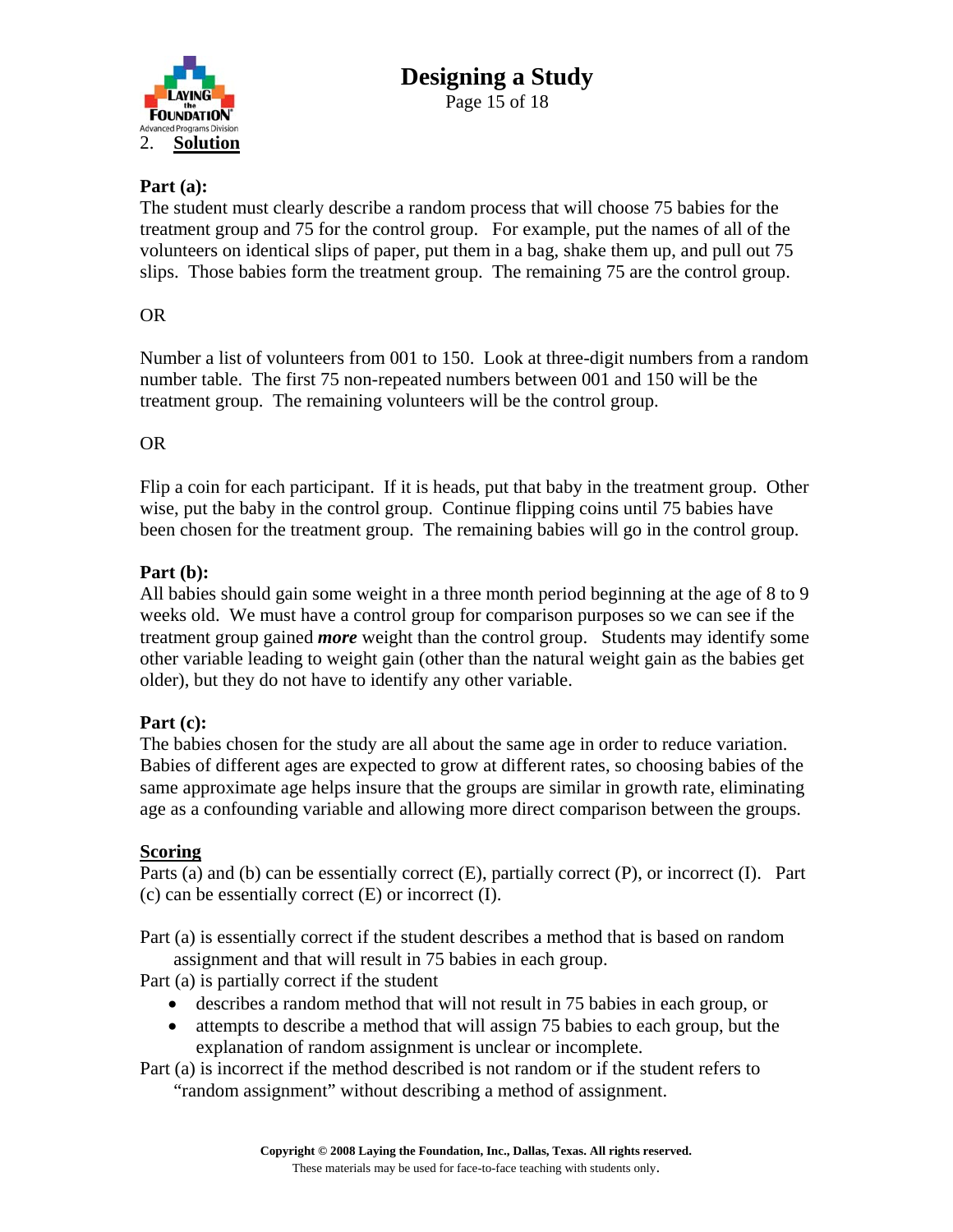

Page 16 of 18

- Part (b) is essentially correct if the student states that the control group is needed for comparison purposes in order to see how much of the growth can be attributed to the new formula and how much would generally be expected with the old formula.
- Part (b) is partially correct if the student identifies that the control group is needed in order to compare the two groups but does not identify the need for comparison to control the other variables (such as the natural growth of the babies or another variable they have identified).
- Part (b) is incorrect if the student fails to see the need for a comparison group.
- Part (c) is correct if the student explains that age is related to growth and expresses the desire for more homogeneous groups or says that choosing babies of the same age will reduce variability.
- Part (c) is incorrect if the student only says that age is associated with growth or that age is a confounding variable.

#### **4 Complete Response**

All parts essentially correct.

#### **3 Substantial Response**

Two parts essentially correct and one part partially correct

#### **2 Developing Response**

Two parts essentially correct and no parts partially correct

#### OR

One part essentially correct and two parts partially correct

#### **1 Minimal Response**

One part essentially correct and either zero or one part partially correct

#### OR

No parts essentially correct and two parts partially correct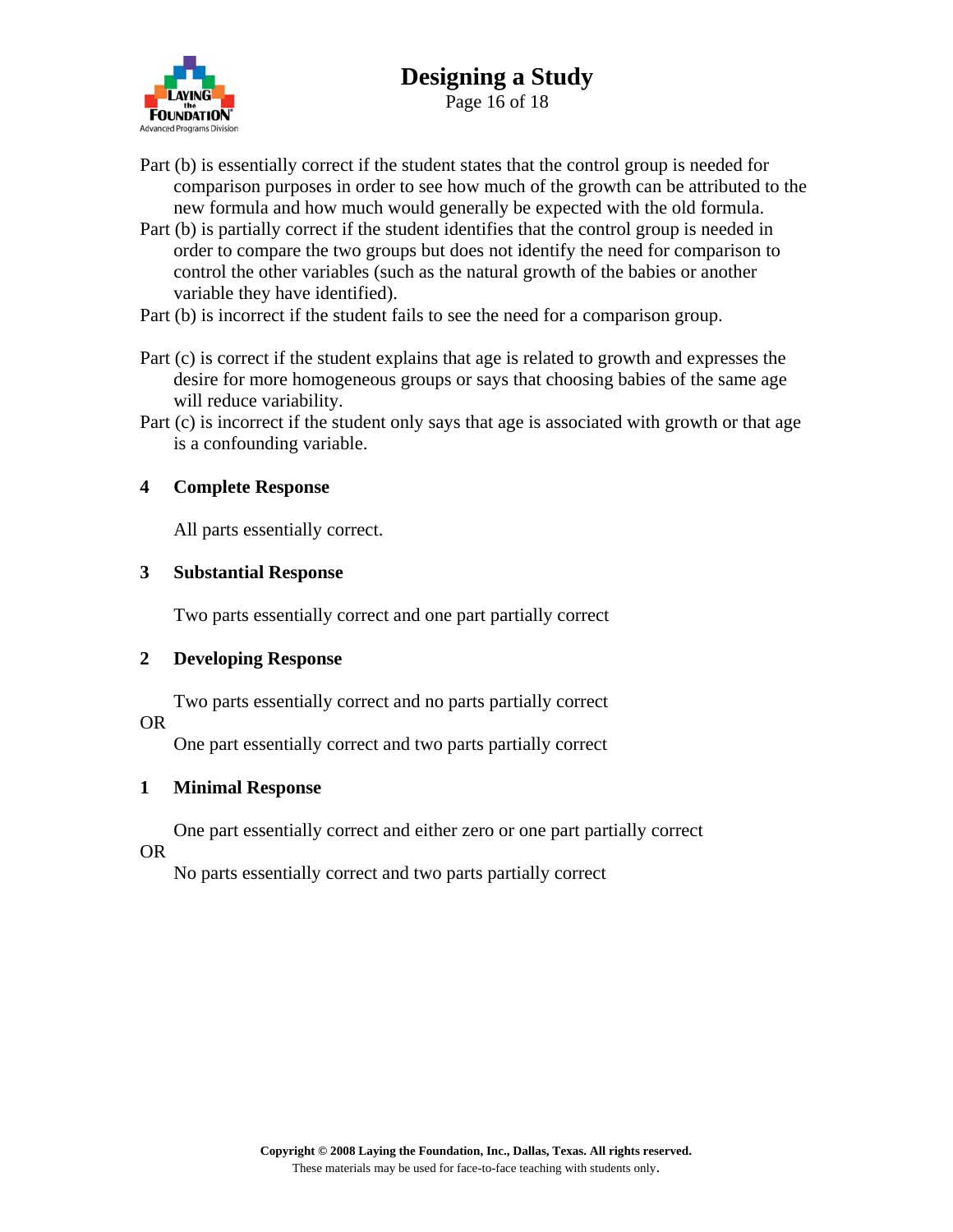

#### **Part (a):**

Bias may have been introduced by this convenience sample because the first people entering the library in the morning during the summer may differ in their opinions from those who use the library in the evenings or at other times. For example, many people going to the library during normal business hours during the summer may be parents with children who are out of school for summer break. These people would be more likely to support an increase in children's activities.

Instead of gathering data using a convenience sample, surveys should be sent to a simple random sample of adults holding library cards at this branch or a simple random sample of adults who have used this library at any time during the past year.

#### **Part (b):**

The wording of the question may be leading. Since the question says that other people support an increase in children's activities, respondents may be more likely to agree with the statement.

Since the question states that increasing children's activities may take resources away from other programs, some people may NOT support the increase in children's activities in order to maintain support of other programs they value.

A better way to word the question would be to simply ask, "Should the number of children's activities at this library be increased?"

#### **Scoring**

Each part can be essentially correct (E), partially correct (P), or incorrect (I).

Part (a) is essentially correct if the student indicates that

- choosing the first 20 people entering the library each July morning could introduce bias because those people's opinions might differ from those of other library users, and
- a random sample should be taken of library users (either an SRS or a systematic sample with a random starting point)

Part (a) is partially correct if the student correctly does one of the above.

Part (a) is incorrect if the student does neither.

Part (b) is essentially correct if the student

- points out at least one of the wording problems with the survey, and
- addresses that concern raised with a reasonable alternative wording.

Note: the student did not need to point out both wording problems. However, if they pointed out both problems, their alternative wording must correct both problems.